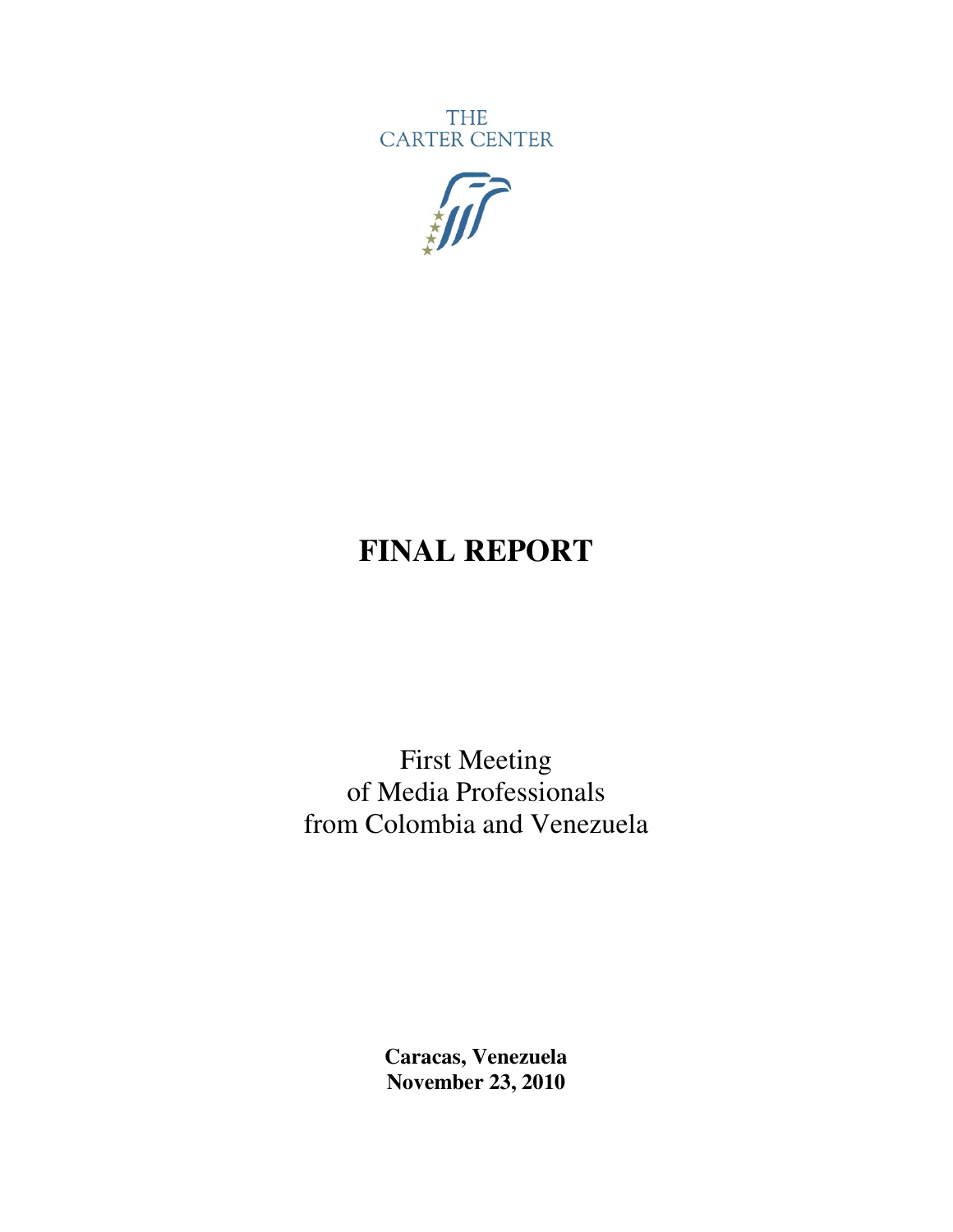# **CONTENTS**

- I. Introduction
- II. Meeting summary
- III. Achievements and agreements

## Annexes

- a. Meeting agenda
- b. Participant list
- c. Participant biographies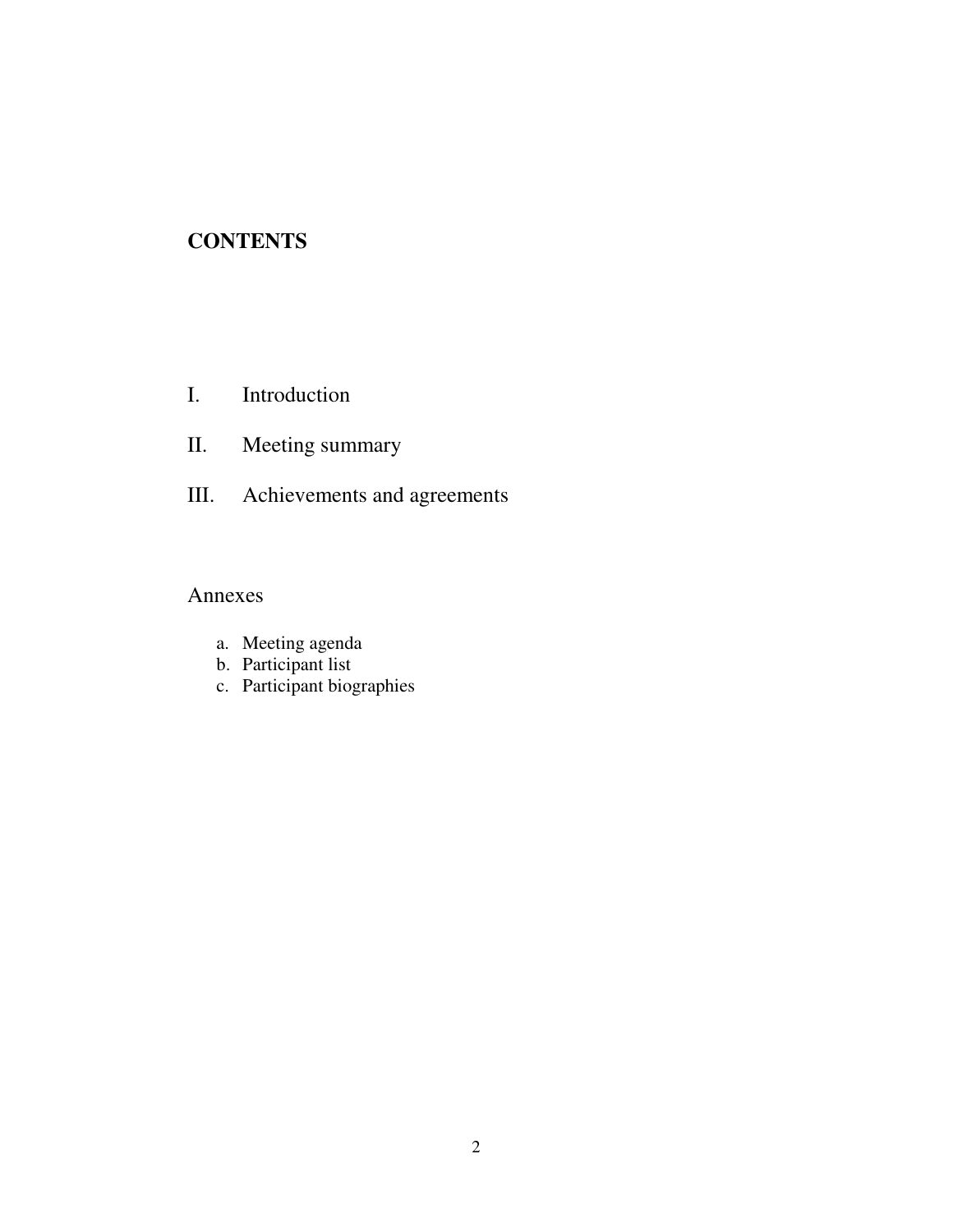## **I. Introduction**

To analyze and discuss characteristics of coverage of issues related to bilateral relations between Venezuela and Colombia by the media in both countries – and thus contribute to efforts to improve diplomatic relations between the two nations – the Andean-U.S. Dialogue Forum's Media Working Group, in conjunction with the Program to Strengthen Journalism in Venezuela, organized three meetings of professionals from key media outlets in both countries.

The meetings targeted high-level members of those media outlets, particularly directors, managers and editors and journalists. Based on the format designed for the meetings, academics specializing in the study of bilateral relations between the two countries were also invited.

This report summarizes the issues discussed in the first meeting, held in Caracas in late November 2010, including the key achievements and agreements.

## **II. Summary of the First Meeting**

The first meeting to encourage dialogue among high-level media representatives from Colombia and Venezuela was held in Caracas on November 23, 2010. Venezuelan editors and managers representing both government-aligned and opposition media, as well as Colombian professionals from a wide range of media outlets in Colombia, participated in the dialogue (see Annex B).

The agenda for the event focused on analysis and discussion of two main issues: the nature of bilateral relations between Colombia and Venezuela and characteristics of media coverage of those relations (see Annex A).

#### *II.1.Context*

l

Since 1830, when Venezuela separated from what was then called Gran Colombia, relations between the two countries have been marked by periods of closeness and distancing.

With the inauguration of Presidents Hugo Chávez Frías in Venezuela and Alvaro Uribe in Colombia between 1999 and 2002, that historical cycle of rapprochement and disengagement reached new levels. Led by two highly popular, charismatic, media-savvy presidents with a marked tendency to take personal charge of foreign policy, the two countries broke off diplomatic relations in mid-2010 after a long and bitter dispute that included the exchange of insults, accusations and threats. $<sup>1</sup>$ </sup>

<sup>&</sup>lt;sup>1</sup> The disengagement was triggered by the Colombian armed forces' bombing of a camp used by one FARC leader Raúl Reyes in Ecuador in early March 2008. The day after the attack on the guerrilla leader's camp was made public, President Chávez ordered the deployment of 10 armored battalions to the Colombian-Venezuelan border.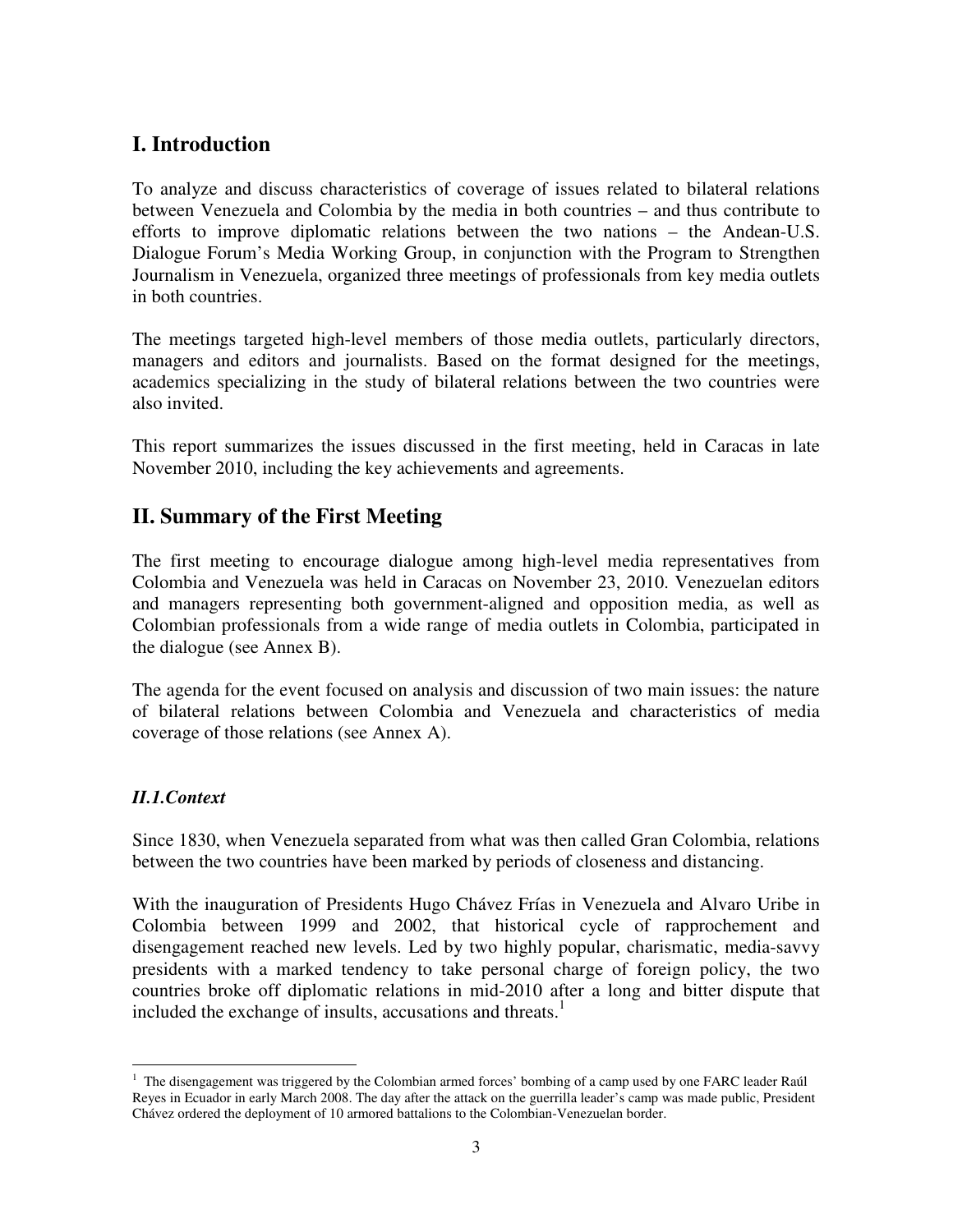But after the 2010 election campaign in Colombia, in which Juan Manuel Santos won the runoff, relations took a sharp turn. Although Santos' statements during the campaign gave reason to assume that the conflict would continue, the two presidents agreed to a surprising shift in the two countries' foreign policy. Meeting in Santa Marta, Colombia, in August 2010, they took an unexpected step toward reestablishing bilateral relations, with what would later become known as the policy of "the two new good friends." Not unexpectedly, concerns related to the countries' shared 2,050-kilometer border played a key role in the new turn in Colombian-Venezuelan relations.

This first of three "bilateral" meetings of Colombian and Venezuelan journalists was held against this backdrop of renewed cooperation between the two countries. The specific objective was to contribute to mutual understanding, as well as analysis of the media during this cycle of rapprochement and disengagement between the two countries.

#### *II.2. Bilateral relations*

At the opening session of the event, Pavel Rondón, former Venezuelan ambassador to Colombia (2005-2006), gave a keynote address on the characteristics of relations between Venezuela and Colombia in the past ten years. The address was followed by a period of discussion coordinated by Ana María Sanjuán (Venezuela) and Socorro Ramírez (Colombia), and a general discussion among the participants moderated by Venezuelan journalist Vladimir Villegas.



Commentators Ana Maria Sanjuan and Socorro Ramirez, speaker Pavel Rondón and Jennifer McCoy (Carter Center)

During the discussion, participants agreed that Colombian-Venezuelan relations could be considered "fragile," "unstable" and "vulnerable." As one participant noted, although those relations were at a high point when the meeting was held, no one could be certain that they would continue at that level in the future (although at least one participant expressed optimism that, since the meeting of the two presidents in Santa Marta, when, in his view, the underlying reasons for the distancing were removed, "lasting relations" could be expected in the future).

There was a marked tendency to attribute the "fragility," "instability" or "vulnerability" to highly "personalized" relations. In other words, the tendency was attributed to the fact that, in recent years, the direction or development of those relations depended largely on the personalities, or the interplay of the personalities, of Presidents Hugo Chávez and Alvaro Uribe. However, one participant noted that the historical record shows that such fragility could be considered a historical tendency, especially because of the influence of security considerations on those relations.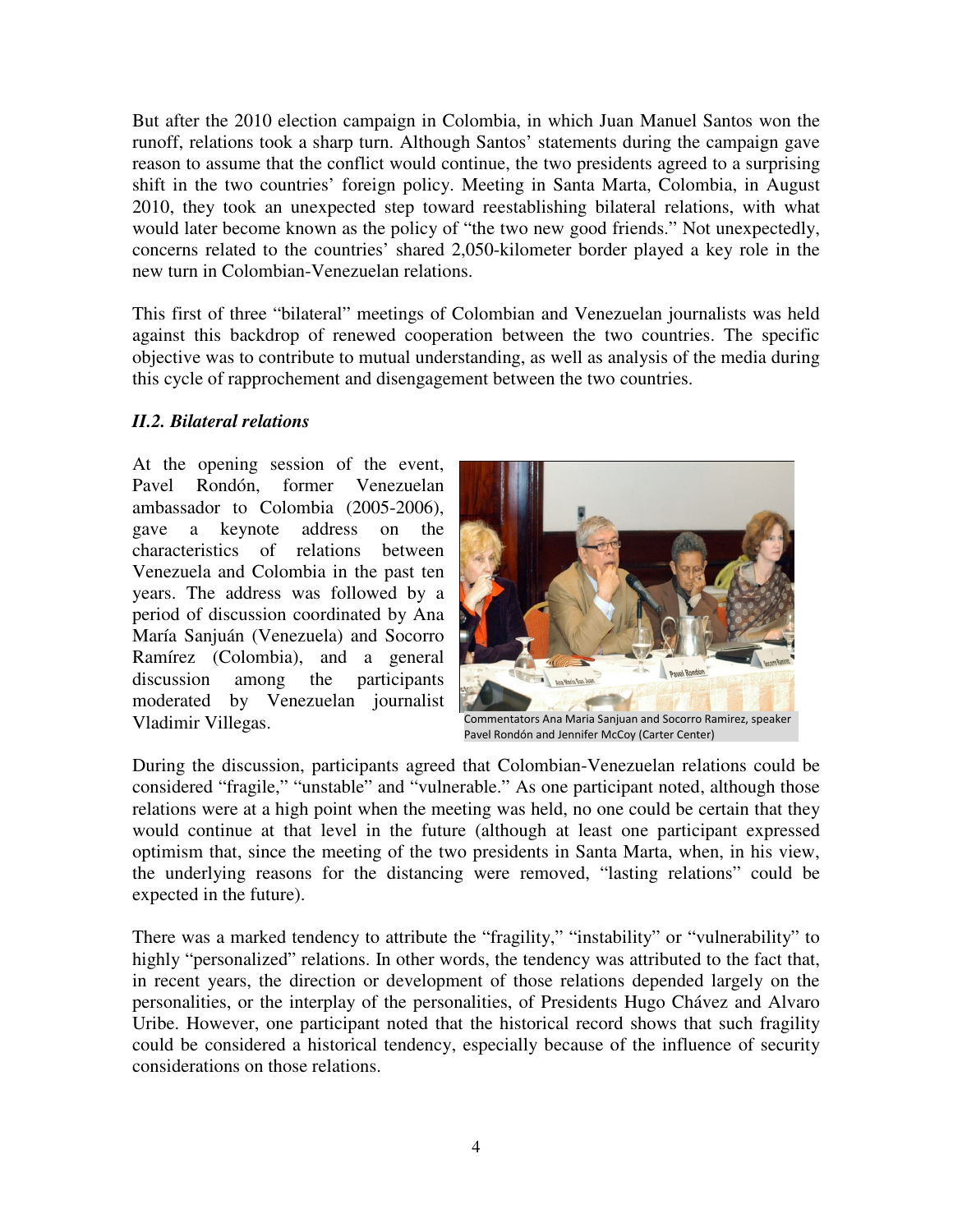Regardless of the reasons for the fragility (of which there are various), all participants agreed that the great challenge today for binational relations between Colombia and Venezuela is the institutionalization, or reinstitutionalization, of those relations, if one can consider that there was a greater degree of institutionalization in the past.

#### *II.3. Coverage of bilateral relations*



Héctor Vanolli (Carter Center), Javier Dario Restrepo (moderator) and Jennifer McCoy (Carter Center).

The afternoon session focused on discussion of media coverage of the bilateral agenda between Colombia and Venezuela. Considering the predominance of personal relationships over legal and institutional elements in bilateral relations, the discussion on media coverage of bilateral issues focused on what journalists could do within that framework. Although there was general agreement that journalism should play a positive and constructive role in the strengthening and institutionalization of relations, there was a rich discussion about the

way in which journalism could or should contribute to that task.

In the view of some participants, it is not the role of journalists, to "help strengthen relations," "contribute to integration," "support the strengthening of those relations" or "support integration." The role of journalism, in the opinion of some of the participants, is only to perform its role as watchdog well.

The general conclusion was that the contribution that journalists could make to improving or strengthening relations is simply to do good journalism. The moderator even suggested a direct correlation between poor-quality journalism and poor relations. The best way to contribute to good relations, therefore, is to engage in high-quality journalism (the deterioration or success of relations between the two countries is partly tied to the whether media coverage is high quality or mediocre).

There was a great diversity of views about the quality of coverage, depending on whether the participants were Colombian or Venezuelan. Participants from Venezuela agreed that because Venezuela is a "country with two faces," in which there are two completely different views of what the country is, or what it should be. Venezuelan journalism is necessarily "binary," daily and systematically representing two "completely opposite and contradictory" realities. Coverage of binational relations is not exempt from this. The participants agreed that during the past, confrontation between Presidents Chávez and Uribe, the type of coverage depended, to a certain extent, on "which side of the road" the media were on. Media outlets that identified with the opposition generally tended to highlight – more or less automatically – the positions of the Colombian president, discrediting or giving less weight to the positions of Venezuela's president, while those that identified with the government tended – also automatically – to acritically accept and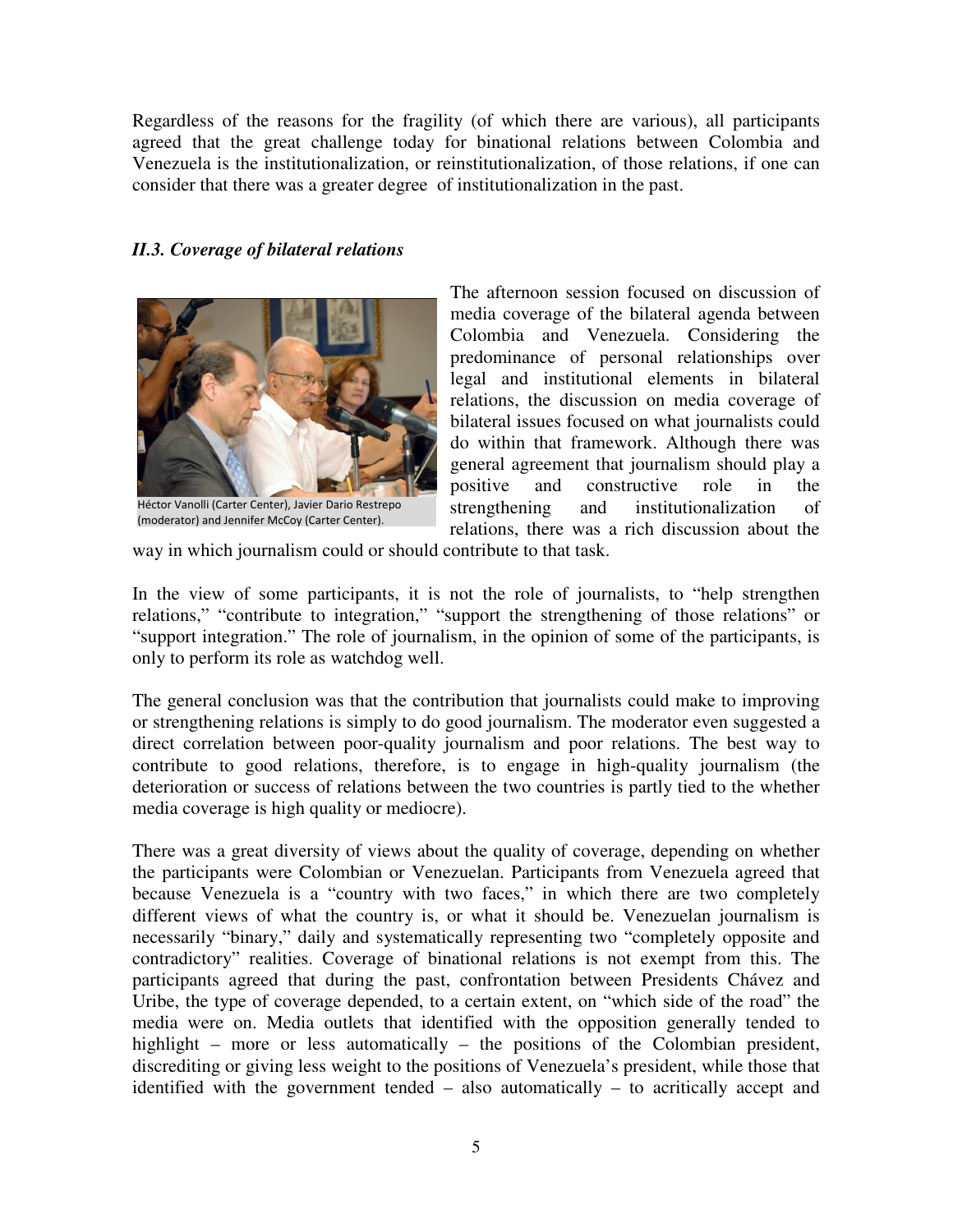disseminate the official Venezuelan position. In both cases, the reasonableness or sustainability of the opposing position was denied.

The Colombian participants also emphasized the problems faced by Colombian journalists in covering a process that was markedly influenced by the personalities of Presidents Chávez and Uribe – problems that were often difficult, if not impossible, to surmount. As one participant put it, coverage by the Colombian media was simply "dragged along" by the strength of that "personalism."

Those reflections led to discussion of the problems journalists face in covering highly personalized processes. The questions raised included: What tools do journalists have for addressing this phenomenon? What effect do "media-savvy" presidents have on the regular coverage of issues that concern the people of both countries?

The discussion raised a long list of issues, including:

- a) The combination of information and propaganda.
- b) The predominance in journalistic coverage of partisan interests or those of other interest groups over the public interest.
- c) Coverage of processes characterized by constant strident statements (what to do with those statements, how to cover them, how to avoid being manipulated, how to avoid becoming mere "repeaters" of those statements).
- d) How should journalists handle figures that have a strong media attraction, so as not to be manipulated by that attraction?
- e) Instantaneous journalism as Javier Darío Restrepo pointed out merely limits itself to telling facts, forgetting Pulitzer's great recommendation: being a journalist is not merely a matter of recounting the news.
- f) The increasingly corporate nature of journalism (the technological revolution and the economic crisis have made the media more dependent than before on advertisers, and even on public enterprises or governments, which also tend to manipulate them).
- g) Private enterprise and the role of journalism (the role of private enterprise in the quality of coverage).
- h) Journalism as a business, a source of revenue and a means of expanding other enterprises within a business group (the desire to sell, rather than inform; editorial positions dictated by commercial interests).
- i) Problems with access to information.
- j) How do Colombian and Venezuelan journalists talk about what is happening?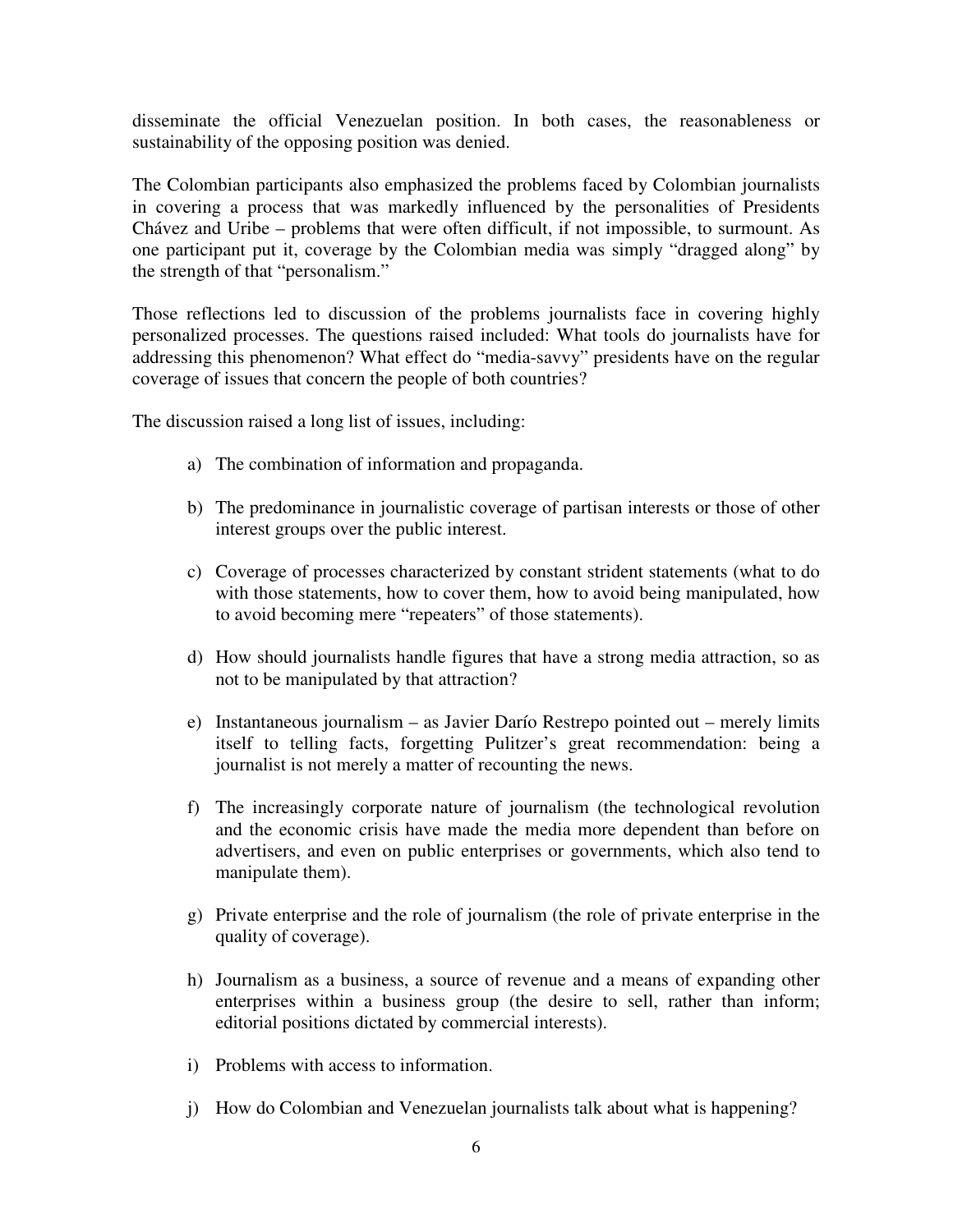- k) What sources are technically valid for journalists when covering Colombian or Venezuelan affairs?
- l) Can journalists from one side or the other be considered valid sources?

#### **III. Achievements and agreements**



Participants and organizers of the first meeting of journalists.

The meeting brought together highprofile managers and editors from the public and private sectors in Colombia and Venezuela to discuss the quality of media coverage of bilateral issues by some of the major media outlets in the two countries. The meeting facilitated both an exchange of views about critical issues related to journalism and mutual understanding of problems and difficulties facing the media in both countries.

Because of the deep polarization in

Venezuela, it is very difficult to organize meetings in which both sectors participate. Political and ideological differences between the two groups tend to be seen as irreconcilable, because there is no common ground that can serve as a basis for discussing opposing viewpoints. Professionals who identify with the "Bolivarian" process tend not to meet with professionals who question or oppose that process, and vice versa. The first meeting between Colombian and Venezuelan journalists therefore allowed the exchange of views not only between Colombian and Venezuelan editors and managers, but also between Venezuelan editors and managers of public (government-aligned) and private (closer to the opposition) media, which should be considered an important added benefit, given the high degree of polarization in Venezuela (see Annexes B and C).

The key agreements of the first meeting included:

a) Preparation of an analysis of the news content of media in both countries during a period to be determined, so discussions in the next meeting can be based on concrete studies.

b) The next meeting will be held in Bogotá, Colombia, on February 15, 2011.

c) A third meeting will be held in a city on the border between the two countries (Cúcuta or Maracaibo) to discuss issues related to coverage of border issues and how coverage of binational issues affects residents in those areas.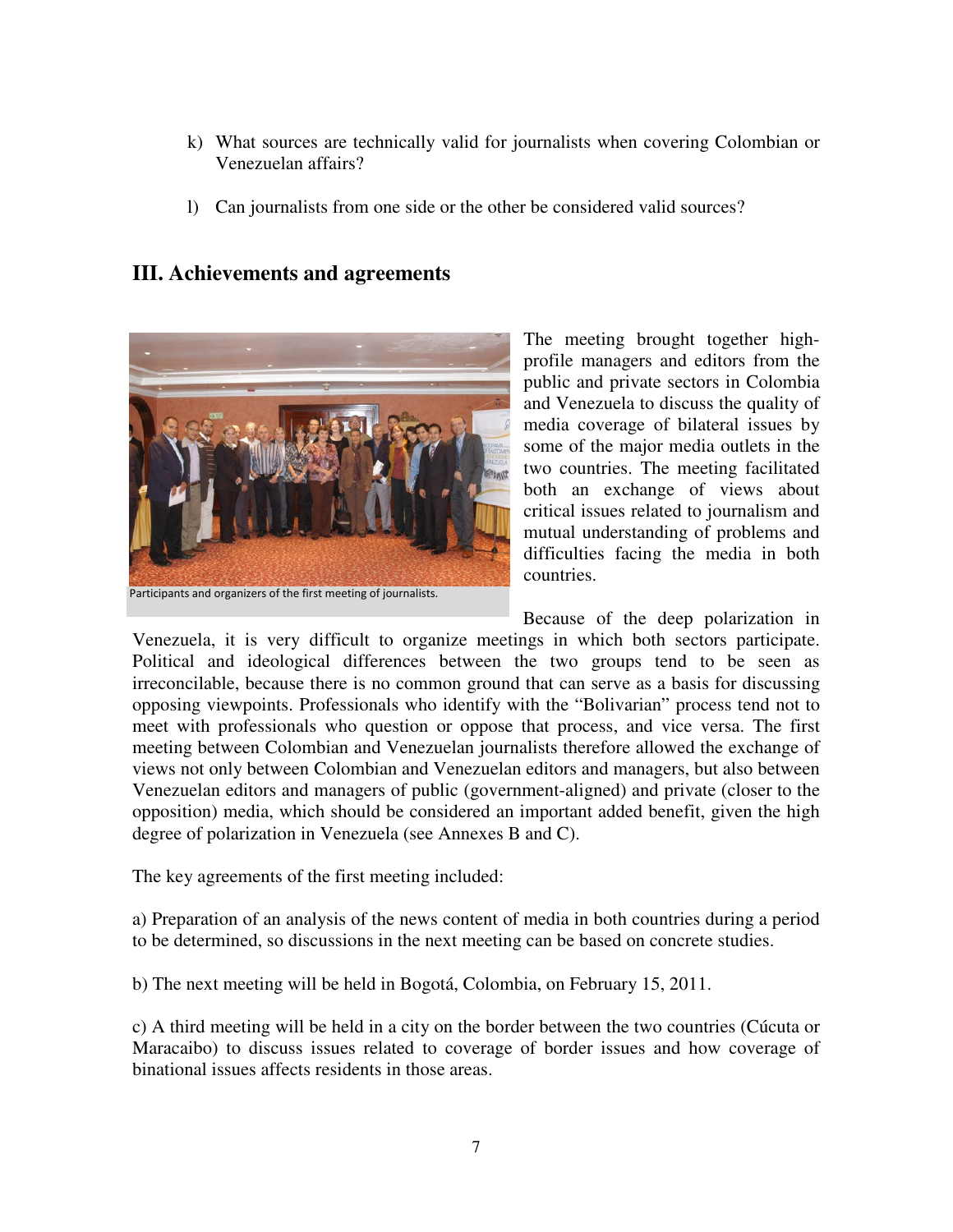#### **ANNEXES**

# *Annex A: Meeting agenda*

| First                                 | Meeting   | οf  | Journalists |  |  |  |
|---------------------------------------|-----------|-----|-------------|--|--|--|
| from                                  | Venezuela | and | Colombia    |  |  |  |
| Caracas, Venezuela, November 23, 2010 |           |     |             |  |  |  |

| <b>PROGRAM</b>                                               |                    |                                                             |  |
|--------------------------------------------------------------|--------------------|-------------------------------------------------------------|--|
|                                                              | 8:30am             | Participant registration                                    |  |
|                                                              | 9:00am             | <b>Opening</b>                                              |  |
|                                                              |                    | Jennifer McCoy                                              |  |
|                                                              |                    | Director of the Americas Program, Carter Center             |  |
|                                                              |                    | <b>Introduction of participants</b>                         |  |
|                                                              |                    | Héctor Vanolli                                              |  |
|                                                              |                    | Coordinator of the Program to Strengthen Journalism, Carter |  |
|                                                              |                    | Center                                                      |  |
|                                                              | 9:20am             | <b>Overview of Colombian-Venezuelan bilateral relations</b> |  |
| Morning                                                      |                    | <b>Presentation</b>                                         |  |
| session                                                      |                    | Pavel Rondón                                                |  |
|                                                              |                    | Former Venezuelan ambassador to Colombia                    |  |
|                                                              |                    | <b>Comments</b>                                             |  |
|                                                              |                    | Socorro Ramírez (Colombia)                                  |  |
|                                                              |                    | Ana María Sanjuán (Venezuela)                               |  |
|                                                              | 10:10am            | <b>Discussion among participants</b>                        |  |
|                                                              |                    | Moderator: Vladimir Villegas (Venezuela)                    |  |
|                                                              | 12:30pm            | Lunch                                                       |  |
|                                                              | 2:00 <sub>pm</sub> | Role of the media in Colombian-Venezuelan relations         |  |
|                                                              |                    | Discussion among participants                               |  |
|                                                              |                    | Impact / contribution of the media to bilateral relations   |  |
| Afternoon                                                    |                    | Lessons, experiences, examples, challenges,                 |  |
| session                                                      |                    | Recommendations, Conclusions                                |  |
|                                                              |                    |                                                             |  |
|                                                              |                    | <b>Moderator:</b> Javier Darío Restrepo (Colombia)          |  |
|                                                              | 5:30 <sub>pm</sub> | Cocktail                                                    |  |
| PLACE: RIO RUPUNUMI ROOM, LEVEL L1, SOL MELIÁ HOTEL, CARACAS |                    |                                                             |  |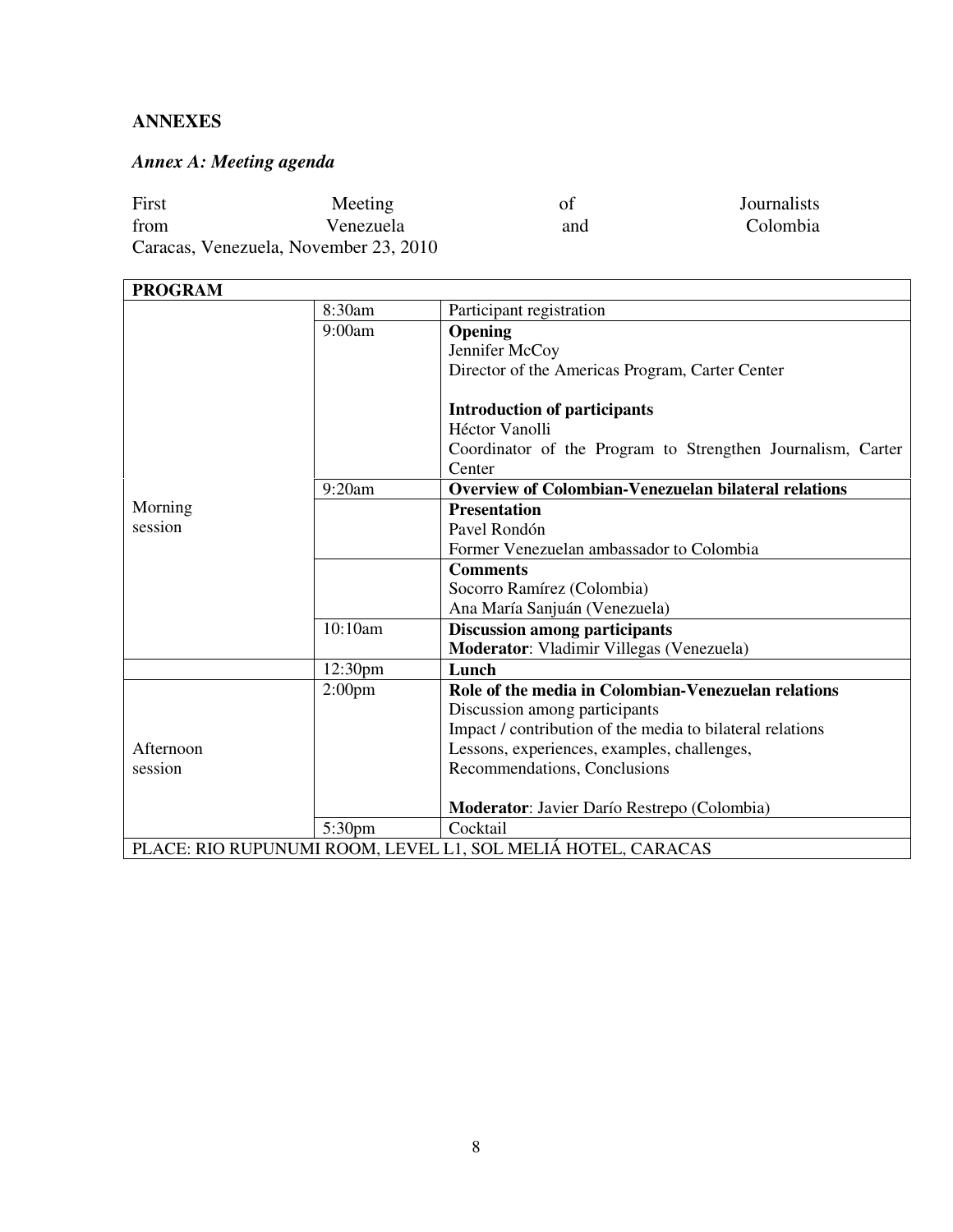# *Annex B: Participant list*

| <b>NAME</b>                   | <b>POSITION</b>              | <b>MEDIA OUTLET</b>                                       | <b>COUNTRY</b>                 |
|-------------------------------|------------------------------|-----------------------------------------------------------|--------------------------------|
| Aram Aharonian                | Independent                  |                                                           | arachin@gmail.com              |
| Silvia Alegrett               | President                    | Colegio Nacional de Periodistas (CNP)                     | salegrettcnp2@gmail.com        |
| Vladimir Villegas             | Journalist                   | Unión Radio                                               | hvil46@hotmail.com             |
| Maria Ines Delgado            | Assistant<br>managing editor | Panorama (Zulia)                                          | mdelgado@panodi.com            |
| Omar Lugo                     | Director                     | El Mundo Economía y Negocios                              | olugo@cadena-<br>capriles.com  |
| Elsy Barroeta                 | Information chief            | Globovisión                                               | ebarroeta@globovision.com      |
| Ernesto Villegas              | Director                     | Ciudad Caracas CCS                                        | villegascorreo@gmail.com       |
| Elides Rojas                  | Managing editor              | El Universal                                              | erojas@eluniversal.com         |
| Eleazar Díaz Rangel           | Director                     | <b>Ultimas Noticias</b>                                   | diazrangel33@gmail.com         |
| Maryclen Stelling             | Academic                     | Observatorio Global de Medios                             | maryclens@yahoo.com;           |
| Ana María Sanjuán             | Academic                     | Corporación<br>Andina<br>Fomento<br>de<br>(CAF)           | anamaria.sanjuan@gmail.co<br>m |
|                               |                              |                                                           |                                |
| Javier Darío Restrepo         | Teacher                      | Fundación<br><b>Nuevo</b><br>Periodismo<br>Iberoamericano | jrestrep1@gmail.com            |
| Ricardo Avila                 | Director                     | Portafolio                                                | ravila@cambio.net.co           |
| Carlos Cortés                 | Editor                       | La Silla Vacía                                            | ccortes@lasillavacia.com       |
| Catalina<br>Lobo-<br>Guerrero | Independent                  |                                                           | catalg@gmail.com               |
| Sergio Ocampo                 | Independent                  |                                                           | ocamposer@yahoo.com            |
| Francisco Miranda             | Political editor             | El Tiempo                                                 | framir@eltiempo.com.co         |
| Luz María Sierra              | General editor               | Semana.com                                                | LSierra@semana.com             |
| Miguel André Garrido          | Coordinator/Editor           | ColPrensa                                                 | miguelandreg@gmail.com         |
| Socorro Ramírez               | Academic                     |                                                           | socorroramirezv@yahoo.es       |
|                               |                              |                                                           |                                |
| Jennifer McCoy                | Director                     | Americas Program, Carter Center                           | poljlm@langate.gsu.edu         |
| Héctor Vanolli                | General<br>Coordinator       | Program to Strengthen Journalism, CC                      | havanolli@yahoo.com            |
| Cesar Bátiz                   | Rapporteur                   |                                                           | cesarbatiz2@gmail.com          |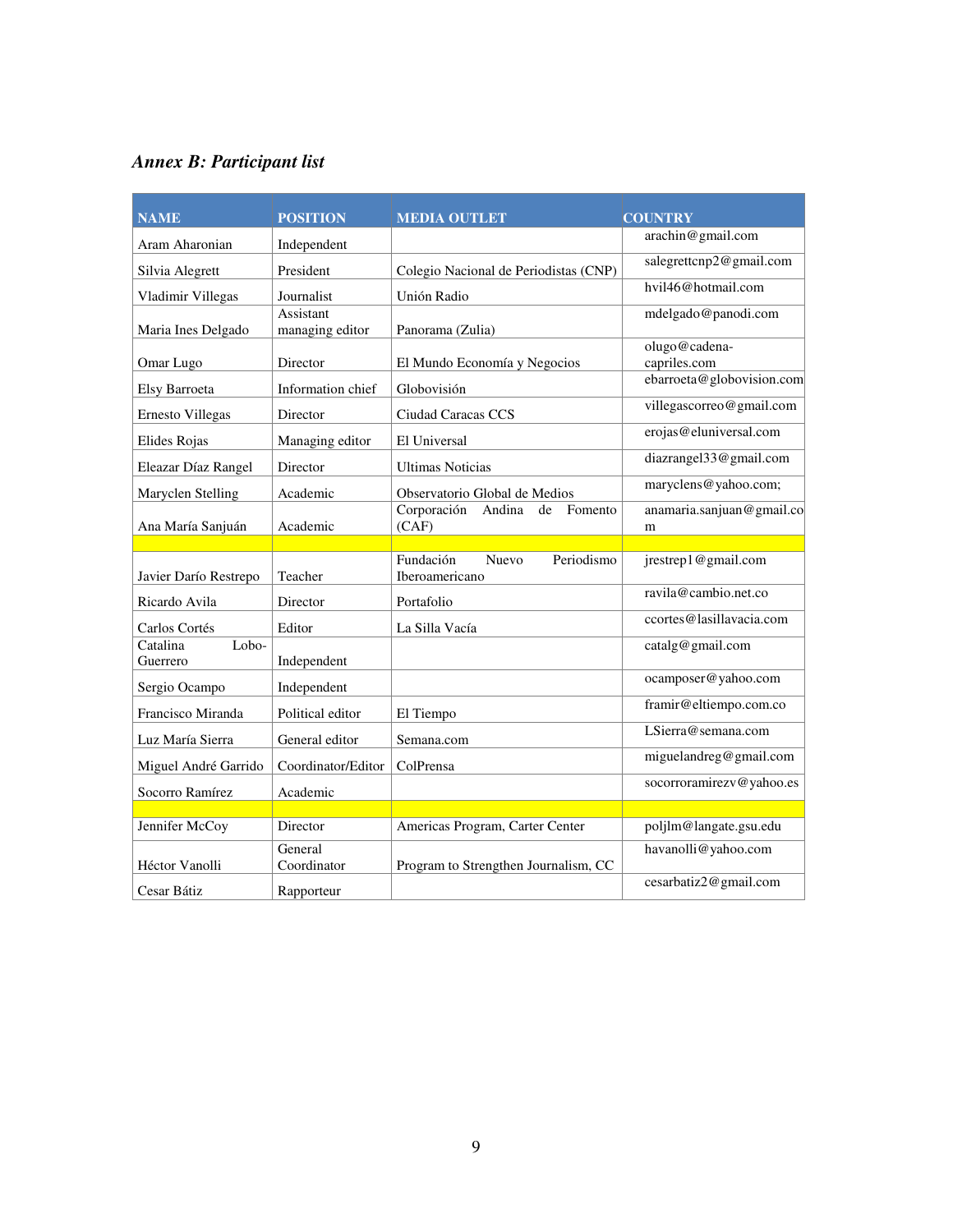#### *Annex C: Participant biographies*

#### **Participants from Venezuela:**

*Eleazar Díaz Rangel.* Former president of the Venezuelan Association of Journalists, director of the National Union of Media Workers (*Sindicato Nacional de Trabajadores de Prensa*) and founding president of the Latin American Federation of Journalists (*Federación Latinoamericana de Periodistas*, FELAP). He has also served as director of the daily *Punto* and the magazine *Tribuna*, and director of the School of Social Communication of the Central University of Venezuela (*Universidad Central de Venezuela*, UCV). Currently director of the daily *Ultimas Noticias*, Venezuela's largest-circulation daily.

*Elides Rojas.* Lawyer and journalist, he has been managing editor of the daily *El Universal* since 1996. Before that, he served as managing editor of the daily *El Nacional* (1979-1990) and managing editor and news and information director of the daily *Economía Hoy* (1972-1978). He has received various awards for his journalistic work in recent years, including the National Journalism Award in the Opinion category in 1999; the National Scientific Journalism Award in 1985; the Society of Newspaper Design's Excellence Award in 1991; and the Inter-American Press Association's International Award in the Opinion category in 2005.

*Aram Aharonian.* A native of Uruguay, he has worked as a journalist in his native country, as well as in Argentina, Colombia and Venezuela. He has worked as a correspondent for the agencies PL and IPS, and as editor for the agency UPI and the dailies *El Espectador* (Bogotá), *Proceso* (Mexico) and *Brecha* (Uruguay). In Venezuela, he served as president of the Foreign Press Association (*Asociación de la Prensa Extranjera*, APEX). He is known for having played a key role in the creation of Telesur, where he served as the first director general. He currently teaches graduatelevel communications courses in academic institutions in Argentina and Venezuela, edits the Question Digital and Surysur portals, and directs the Latin American Observatory on Communication and Democracy at the Latin American and Caribbean University (*Universidad Latinoamericana y del Caribe*).

*Omar Lugo.* He began working in economic journalism in 1988 at the dailies *El Nacional* and *El Universal* and the magazine *Número*. From 2002 to 2009, he was correspondent for the Spanish agency EFE in Rio de Janeiro, where he also worked for CNN, Radio El Espectador, the Xinhua Agency and the magazine *América Economía*. Earlier, he spent seven years as international correspondent for Reuters in Venezuela. He currently serves as director of the daily *El Mundo Economía y Negocios*.

*Vladimir Villegas.* Among other positions, he served as president of the state-run channel VTV between 2004 and 2005. In the public sphere, he served as a deputy in the national Congress (1993 and 1998), deputy in the National Constituent Assembly (1999), Venezuelan ambassador to Brazil (2002-2004) and Mexico, and vice minister of foreign relations for Asia, the Middle East and Oceania (2007-2008). He currently directs political current affairs programs on Circuito Unión Radio and writes a weekly column for *El Nacional*.

*Silvia Allegrett.* Currently president of the Colegio Nacional de Periodistas de Venezuela (CNP), the country's professional association of journalists, she formerly served for six years as general coordinator of the NGO Expresión Libre. She has also worked in the Film Office of the former Development Ministry and the Audiovisual Media Office of the National Institute for Education Cooperation (*Instituto Nacional de Cooperación Educativa*, INCE). She subsequently served for six years as head of the Information and Public Relations Office of the Foundation for Educational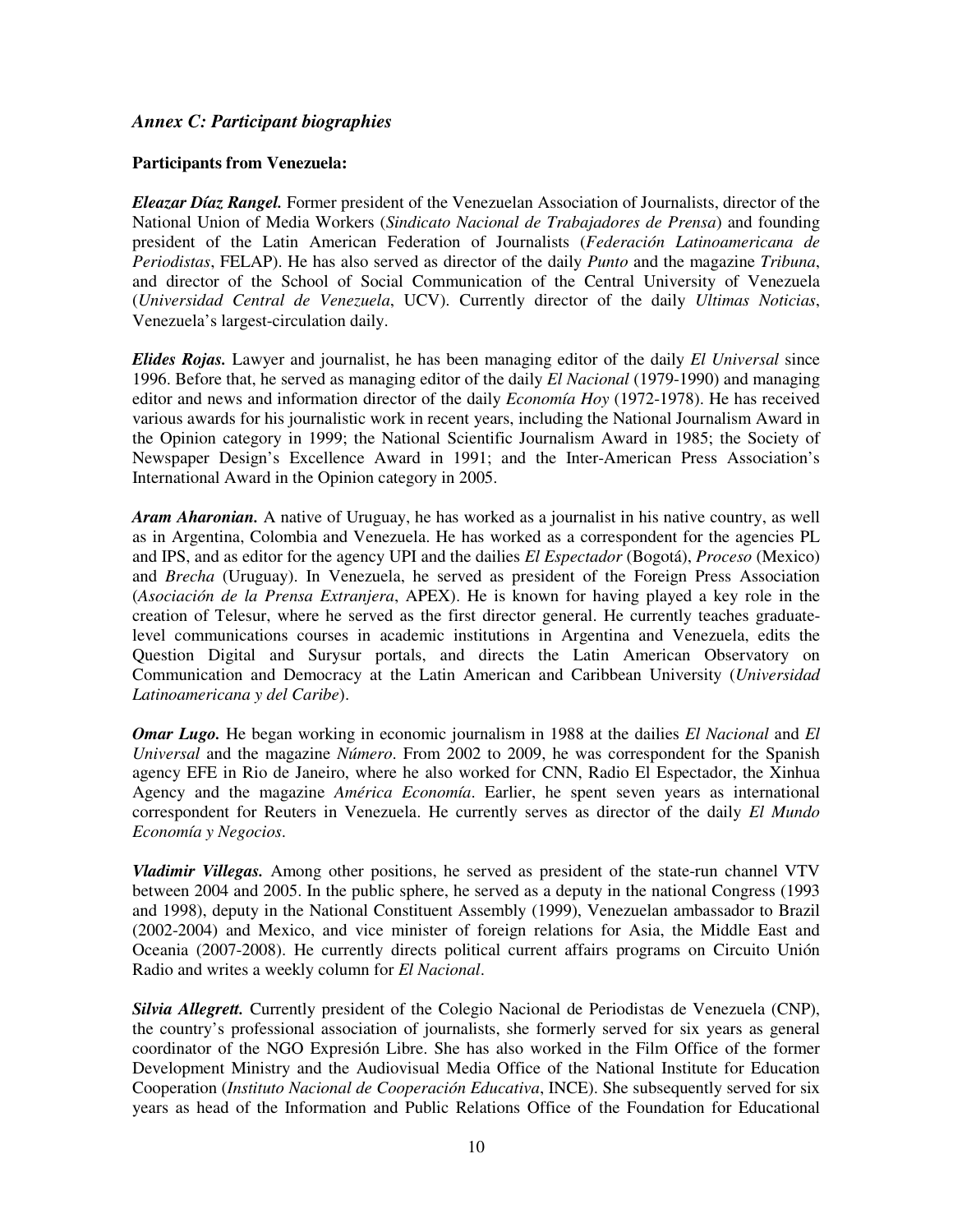Buildings and Equipment (*Fundación de Edificaciones y Dotaciones Educativas*, FEDE). Before becoming president of the CNP, she served as secretary general of its national board of directors (2008-2010). She currently directs the newspaper, *Entre Vecinos*.

*Ernesto Villegas.* He has hosted weekly interview programs on the state-run channel, Venezolana de Televisión (VTV), and Circuito Radial Triple F. Has also worked as a journalist for various print outlets, including the dailies *El Nuevo País, Economía HOY, El Universal* and *Últimas Noticias,* and the weekly *Quinto Día*. He has received various awards for his work, including the El Universal Annual Writing Award and the National Journalism Award. He is currently director of the daily *Ciudad Caracas*.

*Elsy Barroeta.* From 2005 to the present, she has worked as information director for Globovisión, one of the TV channels with the largest audience in metropolitan Caracas. She has more than 30 years of experience in journalism, including 15 at Globovisión. A licentiate in Social Communication from the Central University of Venezuela (*Universidad Central de Venezuela*, UCV), she specializes in the production of news for the television industry. She participated actively in the conception, design, planning, organization, implementation, evaluation and modernization of the Globovisión news unit.

*María Inés Delgado.* Currently assistant director of the print edition of the daily *Panorama*, in the state of Zulia, which has the largest readership and second-highest circulation in Venezuela. She has worked in journalism for 17 years, 14 of them at the daily *Panorama*, where she started in 1990 as an intern, later working as a feature writer and writer in the Culture section and editor of the Politics and Economy section. She is a licentiate in social communication from the University of Zulia (1993), and completed a Master's degree in Communication Sciences with a concentration in the socio-semiotics of communication in 1998.

*Ana María Sanjuán (professor).* A social psychologist, she has served as professor at the Central University of Venezuela (*Universidad Central de Venezuela*) and director of the university's Social Studies Center. She was also founder of the university's Colombia, Latin America and Caribbean chair and a member of the Binational Colombia-Venezuela Academic Group and the American Studies Center. She is a consultant on issues related to governance, security and international relations for international bodies such as the Inter-American Development Bank (IDB), Organization of American States (OAS), Inter-American Institute of Human Rights and Carter Center. She is currently an adviser to the office of the president of the Corporación Andina de Fomento.

*Maryclen Stelling.* A sociologist specializing in media studies, she is currently a sociology professor at the Andres Bello Catholic University (*Universidad Católica Andrés Bello*, UCAB) and the Social Management School Foundation (*Fundación Escuela de Gerencia Social*). Since 2009, she has also served as executive director of the Rómulo Gallegos Center for Latin American Studies (*Centro de Estudios Latinoamericanos Rómulo Gallegos*, CELARG). In the area of media, she is general coordinator of the Venezuela Chapter of the Global Observatory on the Media (*Observatorio Global de Medios*, OGM). She also hosts the program Primera Mano on Radio Nacional de Venezuela (RNV).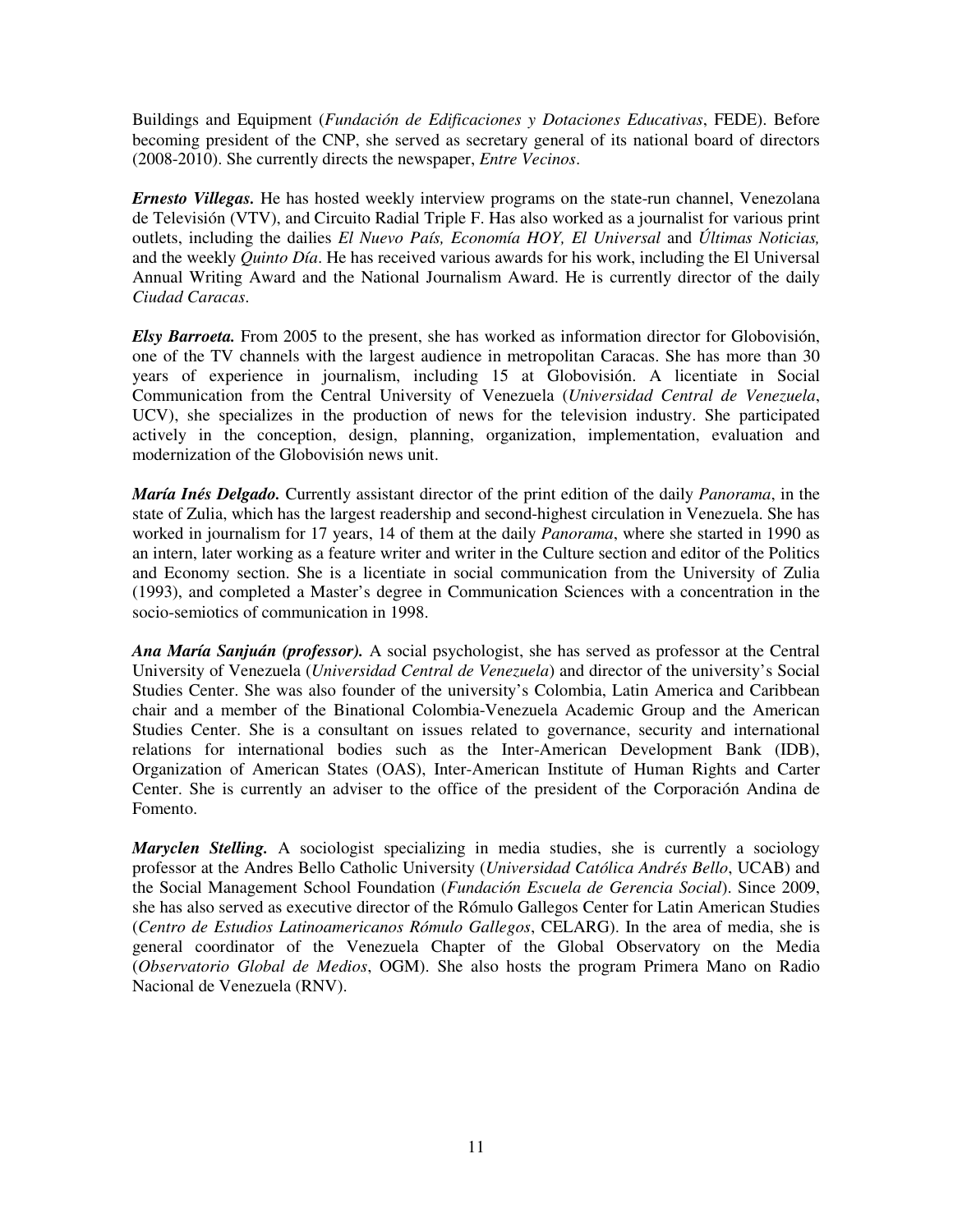#### **Participants from Colombia:**

*Ricardo Avila.* Journalist specializing in political current events, economics and finance. He currently serves as director of the business and economics daily *Portafolio*, in Bogotá, and assistant editor of the opinion section of the daily *El Tiempo*, also in Bogotá. In the public sphere, he served as cabinet chief for the secretary general of the Organization of American States (OAS) during the administration of former President César Gaviria. He studied economics at the Javeriana University and holds a Master's degree in economics from the University of Pittsburgh.

*Javier Darío Restrepo.* He has had a long career in print and audiovisual media in Colombia, but his name is associated with discussion of journalistic ethics. He was a founding members of various journalism ethics commissions, including those of the Circle of Journalists of Bogotá (*Círculo de Periodistas de Bogotá*) and the Institute of Studies of Communication and Culture (*Instituto de Estudios sobre Comunicación y Cultura*), and is the author of various well-known books on this topic. Since 1995, he has been a professor for the Ibero-American New Journalism Foundation (*Fundación Nuevo Periodismo Iberoamericano*). He also worked for many years as ombudsman for the dailies *El Colombiano* (Medellín) and *El Tiempo* (Bogotá).

*Carlos Cortés.* A lawyer specializing in journalism, he graduated from the University of the Andes (*Universidad de Los Andes*) in Colombia. From 2005 to 2009, he directed the Foundation for Freedom of the Press (*Fundación para la Libertad de Prensa*, FLIP). From 2003 to 2005, he worked in the Ombudsman's Office and also wrote for the magazine *Semana*. He is currently editor of *La Silla Vacía,* where he is also adviser for special projects and issues related to international cooperation. He is a professor of politics and media law in the Journalism and Public Opinion Program at the University of Rosario.

*Miguel André Garrido.* Currently works as coordinator and legal editor for the Colprensa agency, which consists of print media in the interior of Colombia. For 13 years, he has covered Colombia's high courts (Supreme Court of Justice, Council of State and Constitutional Court) and Attorney General's Office for that agency. At Colprensa, he is also responsible for planning, coordinating and directing coverage of special legal issues that could have national or international repercussions. He graduated from the Central University of Bogotá (*Universidad Central de Bogotá*) with a degree in social communication.

*Sergio Ocampo Madrid.* Writer and journalist. Born in Medellín, he worked as general editor of the daily *El Heraldo* (Barranquilla) until last year; he had held the same position at *El Colombiano* in Medellín. He was also political editor and national editor of *El Tiempo* (Bogotá). He studied psychology and social communication, with specialized studies in armed conflict at the University of the Andes (*Universidad de los Andes*). He is a professor at the Javeriana and Externado universities in Colombia, and is currently pursuing a Master's degree in literature at the Javeriana University. He is a columnist for the daily *El Comercio* in Lima. He won the Simón Bolívar Award in 1998 and 2005, the Semana-Petrobrás Award in 2008, and the CPB Award in 1996. He recently published his first book of short stories with the Norma publishing house.

*Francisco Miranda Hamburguer*. A political analyst specializing in social economics, currently serving as editor of the opinion section of the daily *El Tiempo* in Bogotá. He is also a professor at the University of Rosario and the Business School of the College of Higher Studies in Administration (*Colegio de Estudios Superiores de Administración*, CESA), both in Bogotá. He has a Master's degree in public administration with a concentration in economic development and urban policy from Columbia University in New York. He was a Fulbright fellow in 2005.